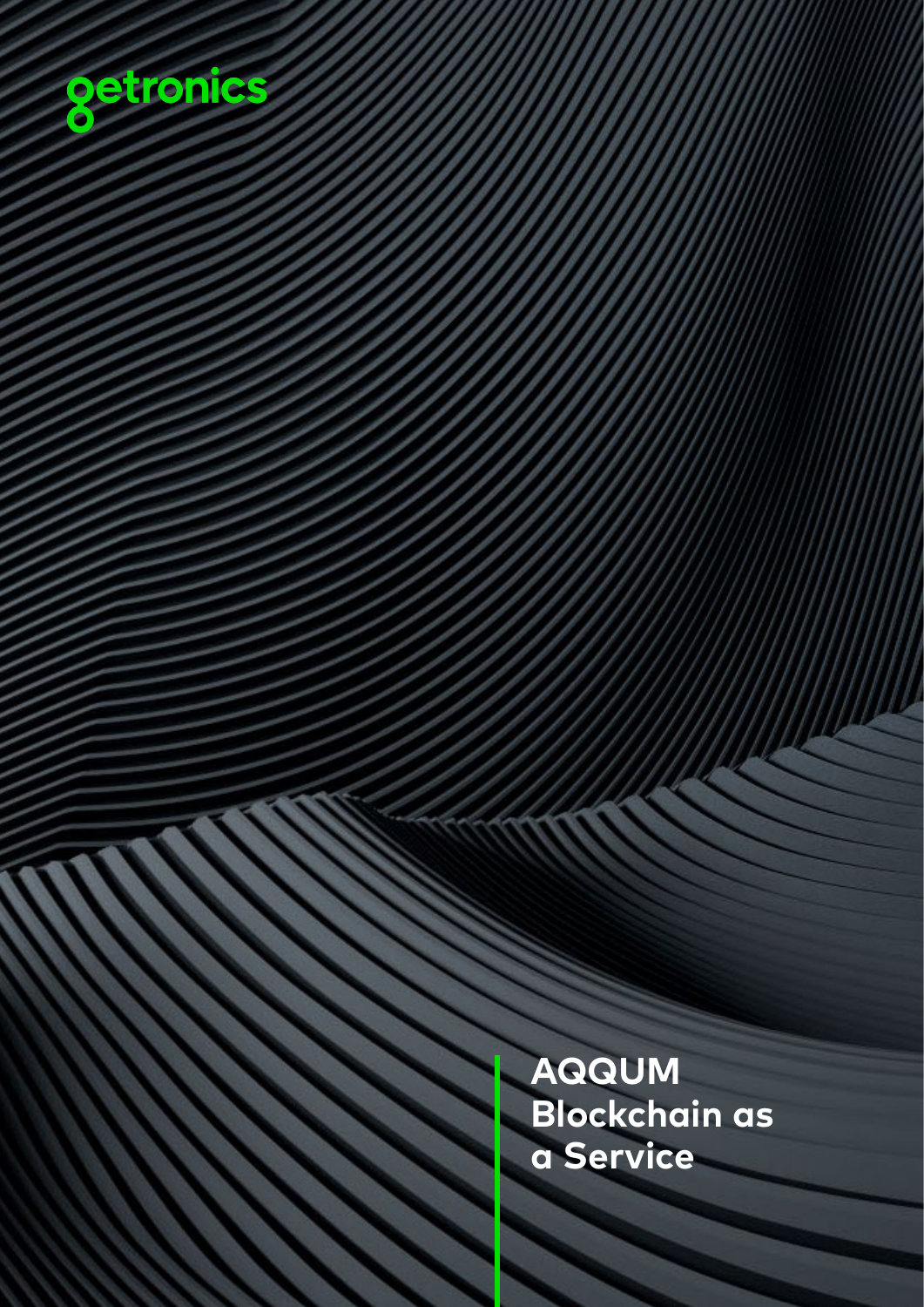# **The business case for blockchain**

Blockchain is already playing an important role across different industries, especially with data becoming your key asset.



getronics

### **Immutability**

Blockchains can offer nearimmutable transactions. This makes a strong use case in industries where records need to be verified and accurate, such as medical records, land deeds, birth certificates, or social security numbers.



#### **Security at the core**

Blockchain is especially secure when compared to typical databases or IP addresses that are controlled by one central authority. This makes it much less likely to be the target of a hack as there is no one single point of failure.



### **Redundancy**

Using blockchain, you have the same set of data distributed in multiple places, which means that the data is extremely secure and practically impossible to lose. This is a huge advantage for a large and small business that suffer data leaks and hacks.





### **Cost Reduction**

Blockchain runs over a network of nodes, meaning you no longer need the additional staff members to maintain a DevOps system. A small business can make significant cost savings by using blockchain and smart contracts to cut out middlemen for administrative tasks.

### **Accountability**

Businesses and individuals alike can be sure that the data is accurate, without any banking insurance or additional verification needed because the digital identity of each contributor is clear. This makes it easier for companies to hold people accountable for any attempt at entering wrongful data into the system.



**82% of respondents said that they are hiring staff with blockchain expertise or plan to do so within the next 12 months (versus 73% last year)1**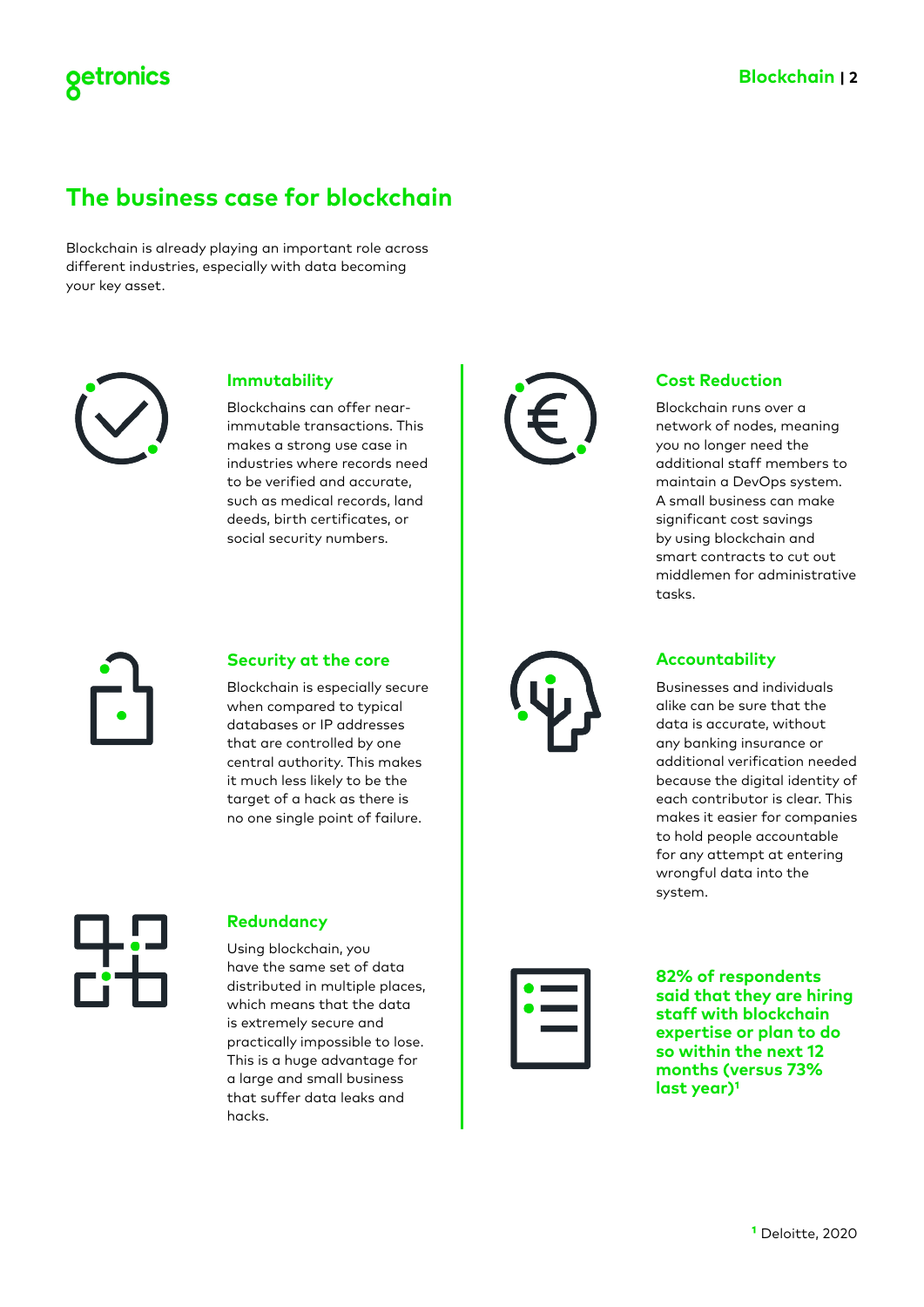# **Getronics AQQUM Blockchain as a service**

Blockchain is often seen as one of the most disruptive technologies available, while at the same time, the one which has delivered the least.

**Getronics AQQUM looks to turn around this conversation by providing a pragmatic, blockchain as a service solution**, a private platform fully hosted on our European datacentres, GDPR-compliant, which allows an easy entry for businesses into the world of blockchain and its benefits:

- $\bullet$ Improved processes through automation.
- Increased efficiencies, cutting out the middleman function.
- New sources of revenue by creating new business models.

Getronics AQQUM also interconnects with other ledger networks, private or public, whatever the consortium, achieving process automation end-toend.



### **High Availability**

Node's redundancy guarantee the network will keep running even if a node is offline. Nodes and connection are replicated to ensure network stability.

#### **Security & Reliability**

Data stored in AQQUM is protected against tampering procedures. Blockchain consensus mechanisms avoid removing or altering any data once is validated.

#### **Transparency and Auditability**

We encourage our customers to install an AQQUM Audit node in-house to gain auditability. Certification Ethereum module allows to validate chains to third parties.

#### **Lower and Predictable costs**

We offer much lower costs in comparison with public blockchains, avoiding huge fluctuation of operational costs (miner fees).

We provide our customers with the billing method that best suits their needs (monthly fee, pay-pertransaction...)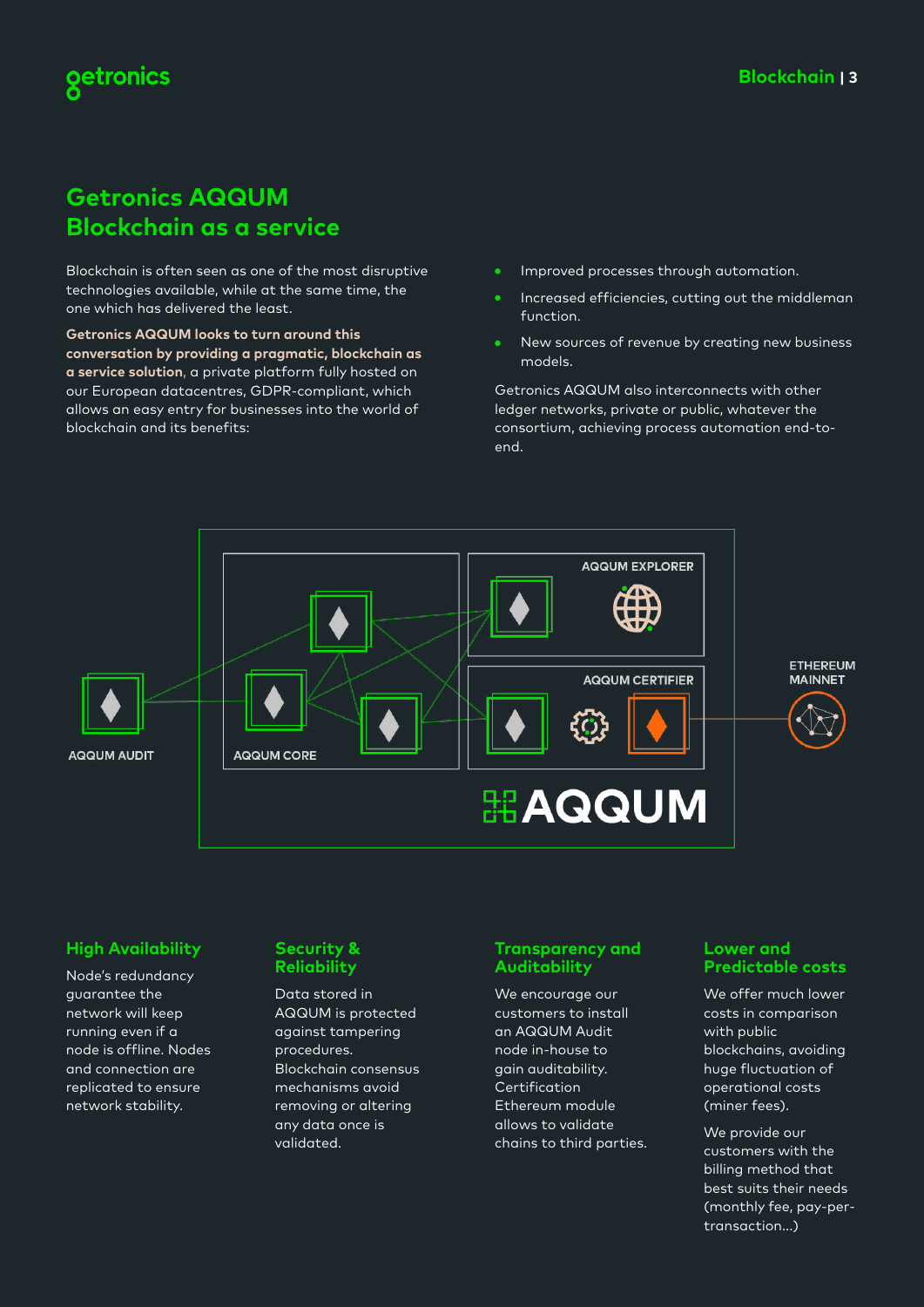# getronics

# **A smooth blockchain adoption**

With plenty of choices in the market and the challenge of not knowing where to start or what makes the most sense for your business, we are ready to guide in the process to get the most value for your blockchain investment.

| Step by step                     | Start with simple processes.<br>Create digital evidences notarised in blockchain<br>٠<br>Fully automate processes with trustful third party inputs<br>٠<br>Reduce automation cost with verifiable credentials and DID<br>٠<br>Build in business rules with DID and smart contracts<br>٠ |
|----------------------------------|-----------------------------------------------------------------------------------------------------------------------------------------------------------------------------------------------------------------------------------------------------------------------------------------|
| <b>Avoid risk</b>                | Choose a blockchain network aligned with your corporate standards<br>٠<br>Become blockchain technology agnostic by using middleware and<br>٠<br>business solutions                                                                                                                      |
| <b>Focus on</b><br>pragmatism    | Create digital evidences securised in blockchain<br>٠<br>Integrate blockchain with your legacy via APIs<br>٠<br>Design, create, deploy and execute smartcontracts with dedicated<br>٠<br>middleware<br>Use a blockchain automation platform for a higher cost reduction<br>٠            |
| <b>Secure your</b><br>investment | Work with a trusted partner<br>Choose products that guarantee scalability, performance and security<br>٠<br>Use techs that support interoperability among blockchains and<br>٠<br>compatibility with other technologies                                                                 |

### **In practice: Food chain safety for hospitality**

Getronics' Health Management System (HMS), Sfere, uses blockchain to create catering orders detailing medical dietary and nutritional directions for the patient treatment. Catering providers use this input to manufacture meals securely and label each product with a code ensuring safe delivery to patients.

The complete process is registered in blockchain to create proof-of-manufacturing, proof-of-order, and proof-of-delivery preventing mishandling risk across all parties: from food providers to hospital employees, while allowing service audit. **Using blockchain technology, we are improving safety across the food chain and at a lower cost.**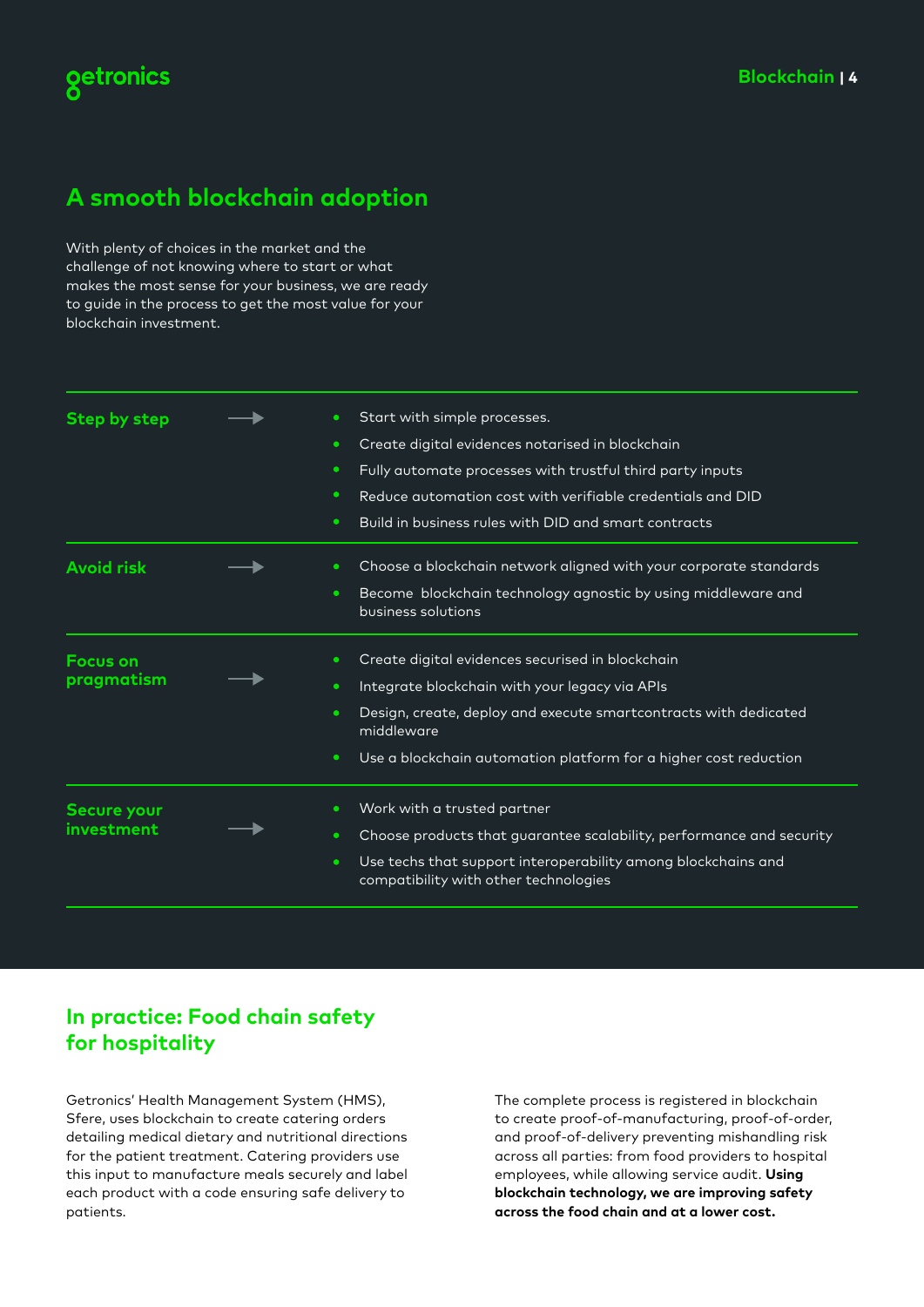

# **Think big, start small Getronics Blockchain Services**



### **Training Services**

On onboarding, our experts will deliver workshop sessions for Smart Contract Development and deployment, blockchain installation, and management.



### **Blockchain Business Solutions**

Access to our partner products of Blockchain Stamper and Lorena platform based on blockchain without coming across any additional complexities or technology risks.



### **Solution Development**

Solution and Smart Contract development. Application life cycle fully covered, based on key technologies and standards.





### **Consulting Services**

Get the best value by adapting the operations of the blockchain solution to the business needs of your organisation. Includes: security analysis, quality assurance for Smart Contracts, and Blockchain infrastructure.

### **Blockchain Infrastructure**

We leverage our own platform to provide Blockchain as a Service infrastructure – this means you are fully isolated from the complexity of adopting blockchain technology.